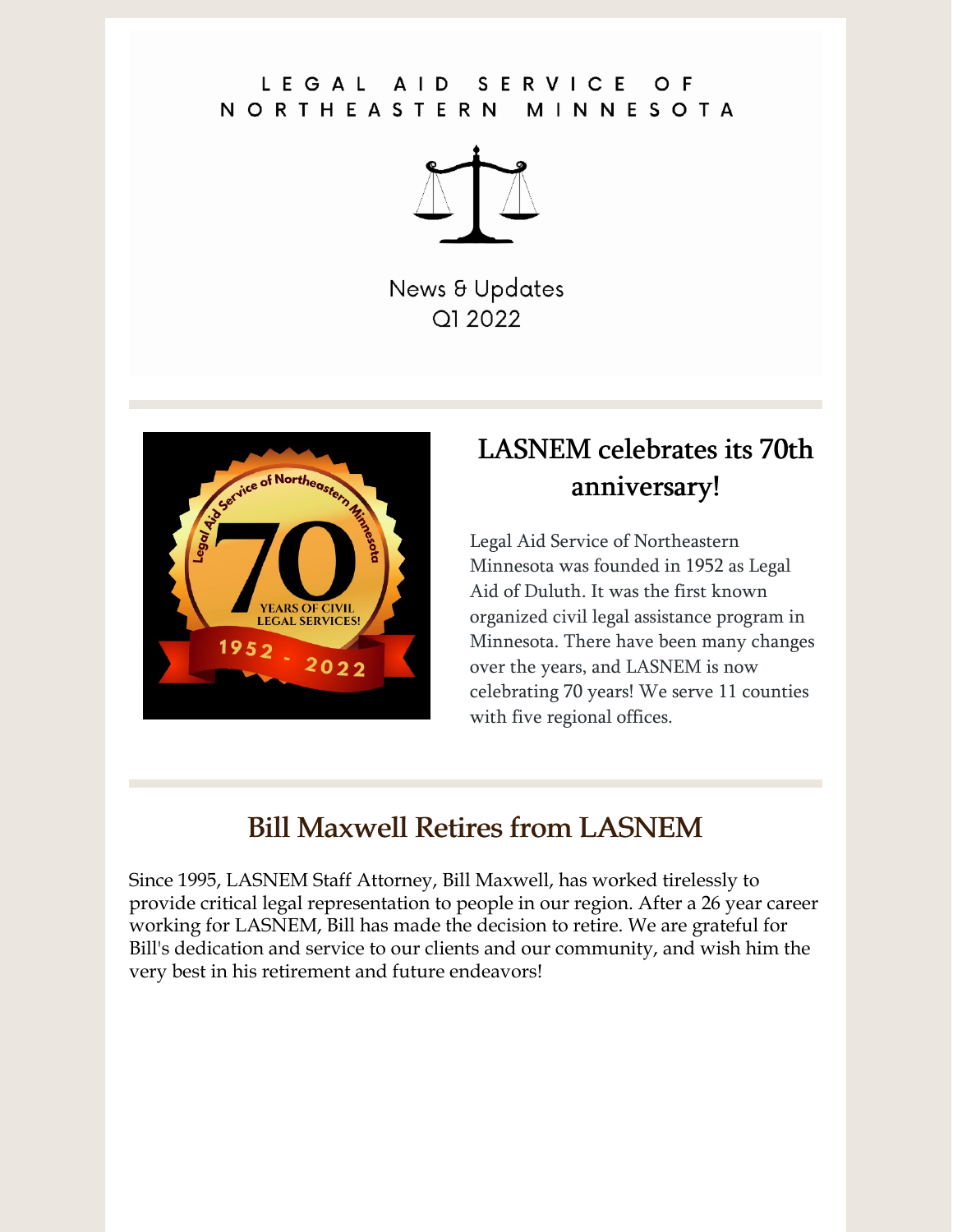Thank you

For your dedication and service.



Bill Maxwell LASNEM 1995-2022

How long have you worked for LASNEM? I started August 14, 1995.

What is your job role? Staff Attorney

What is the most rewarding / your favorite part of your job? Being able to help someone with an issue that brought them to Legal Aid in the first place--knowing they are better off because of my involvement.

How do you spend your time outside of work? Playing music.

If you could have dinner with any person dead or alive, who would it be and why?

William Shakespeare--I would ask him to talk about his creative process and his education, experiences that contributed to his vast and varied poems.

### 2021 LASNEM Staff Highlights

The highlight of 2021 was the ability to do distance learning in the first part of 2021 and keep my job. Without the ability to flex time, I believe that I would have had to choose between my kids and my job. I know how privileged I am to have been able to do both, and it wouldn't have been possible without the empathy shown from a nonprofit that cares for its people as well as for its clients, as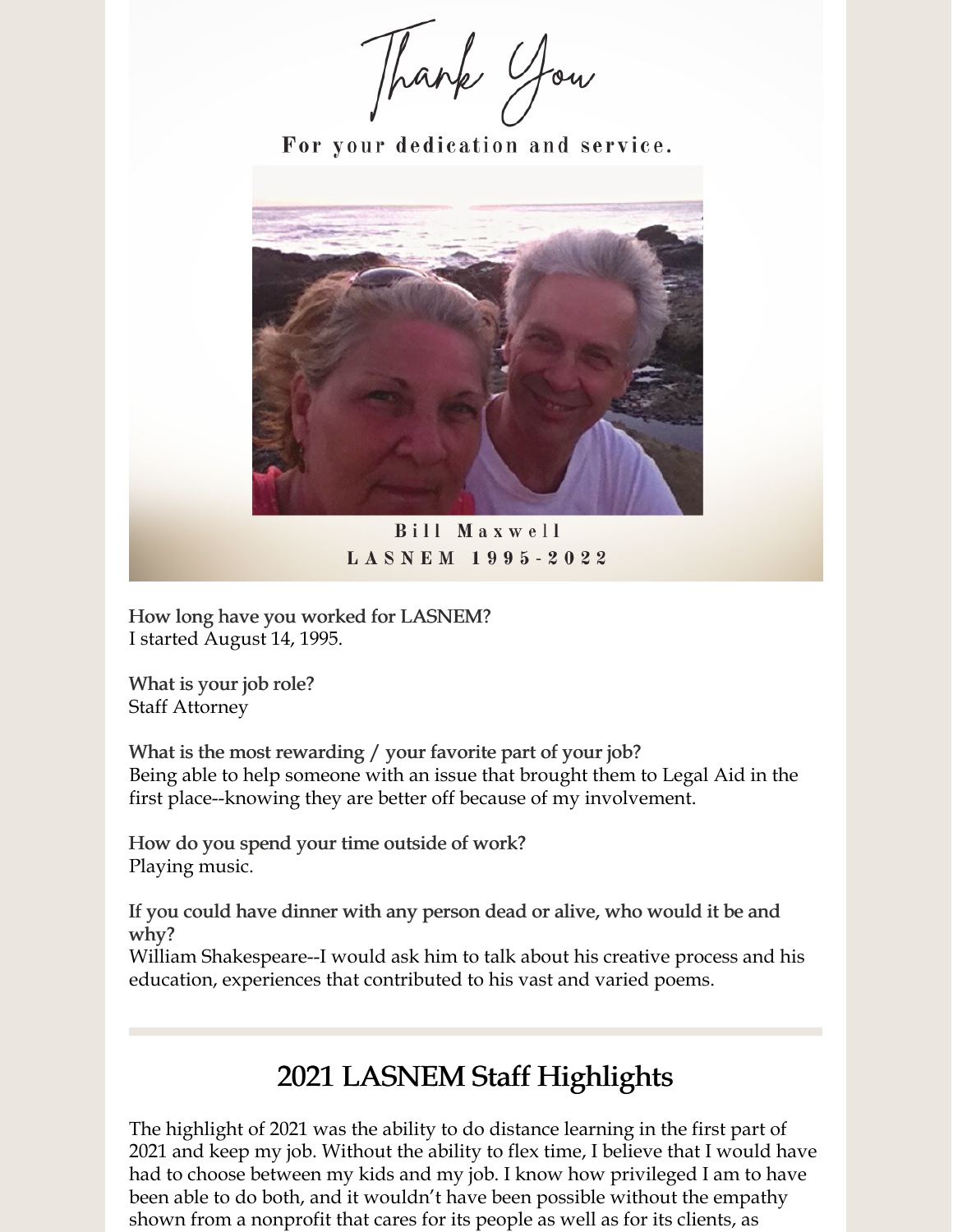LASNEM does.

#### -- Kris Parendo, Managing Attorney of Duluth Office

When COVID hit, our attorneys started appearing at all eviction hearings to represent tenants who are at risk of losing their homes. I forget just how stressed out our clients can be and sometimes making a phone call may just be too much. They may be uncertain if we can help them and sometimes, the fear of being turned down again is just too much when they are in an eviction situation. By appearing at all eviction hearings and giving at least advice to people, it has turned out to be a life saver for so many people facing evictions.

#### -- Mary Russom, Paralegal

My highlight of 2021 was helping with Give to the Max Day MN in November. It was fun to work alongside different employees at LASNEM to make the fundraiser happen and to see the generous response of community members. We had the most successful Give to the Max Day to date and it was rewarding to see our hard work pay off!

### -- Megan O'Brien, Community Outreach Specialist

### Minnesota Legal Kiosk Project

Legal kiosks are computers located across the state of Minnesota that provide access to legal aid services to individuals without access to wi-fi or technology. These Legal Kiosks are stationed in a variety of community locations offering the public the ability to apply for civil legal aid services, access legal resources, and, in some cases, attend online meetings and remote court hearings in privacy.



Find a Legal [Kiosk](https://www.legalkiosk.org/locations)

### LASNEM in the News

- Public defenders and legal aid attorneys plead for funding boost amid rising demand - [Minnesota](https://minnesotareformer.com/briefs/public-defenders-and-legal-aid-attorneys-ask-lawmakers-for-funding-boost/) Reformer
- Legal Aid Service of Northeastern Minnesota Welcomes New Staff Attorney, Laurie Bauerly - Duluth News [Tribune](https://www.duluthnewstribune.com/business/announcements/legal-aid-service-of-northeastern-minnesota-welcomes-new-staff-attorney-laurie-bauerly-61c207f296b0e675b87a8c4b)
- Providing Access to Justice Through Technology in Rural Communities -Equal [Justice](https://www.equaljusticeworks.org/news/providing-access-to-justice-through-technology-in-rural-communities/) Works
- New Staff Attorney, Elizabeth A. Polling, joins the Legal Aid Service of Northeastern Minnesota team - Duluth News [Tribune](https://www.duluthnewstribune.com/business/announcements/new-staff-attorney-elizabeth-a-polling-joins-the-legal-aid-service-of-northeastern-minnesota-team-5d0135ff67a60618cb3bf3a9-61dca2f62ff74275d2f6c7a5)